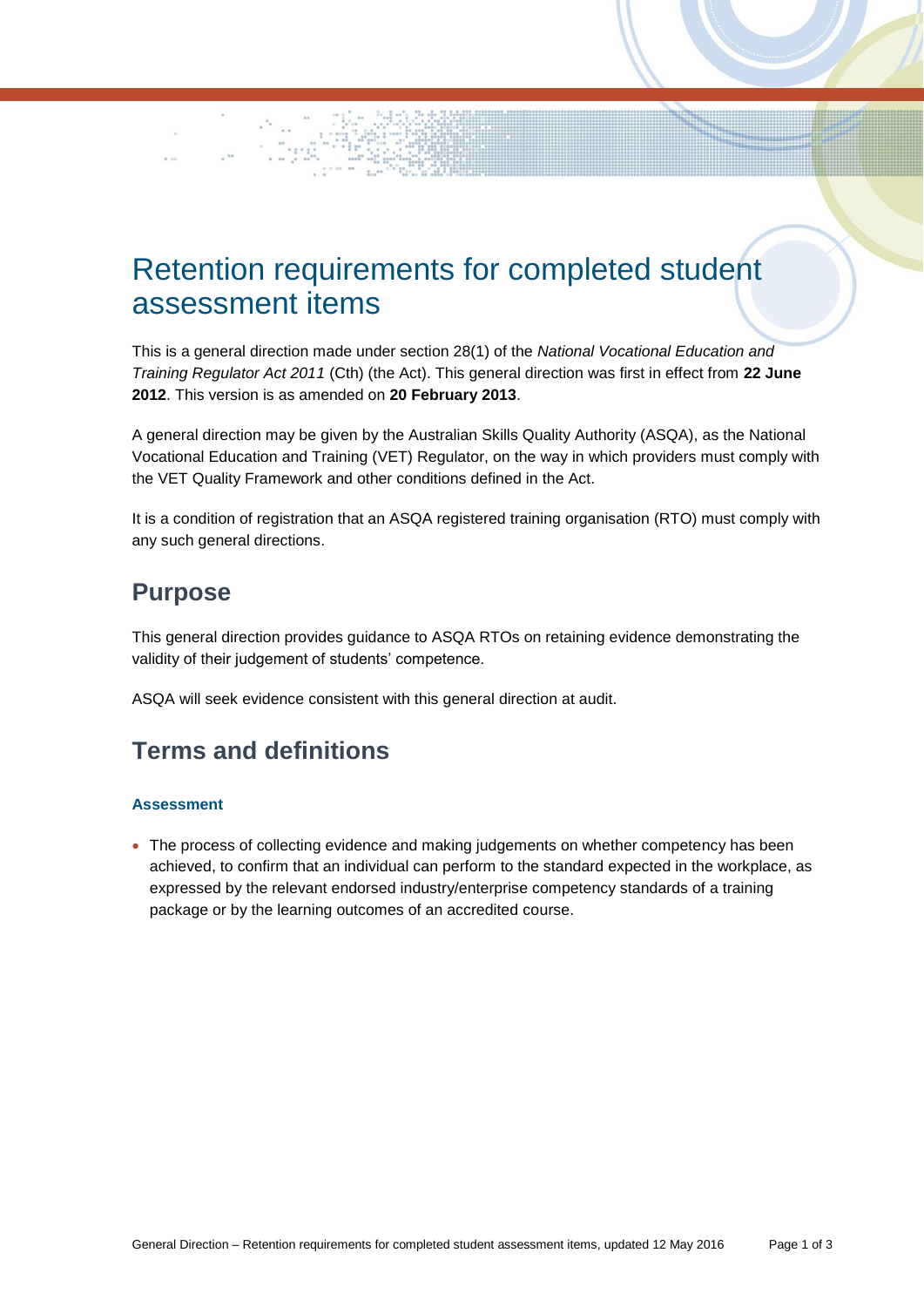#### **Assessment tools**

 Assessment tools include the following components—context and conditions of assessment, tasks to be administered to the student, an outline of the evidence to be gathered from the candidate and evidence criteria used to judge the quality of performance (i.e. the assessment decision-making rules).

This term also takes in the administration, recording and reporting requirements, and may address a cluster of competencies as applicable for holistic assessment.

#### **Completed student assessment items**

 The actual piece(s) of work completed by a student or evidence of that work, including evidence collected for an RPL process. An assessor's completed marking guide, criteria, and observation checklist for each student may be sufficient where it is not possible to retain the student's actual work. However, the retained evidence must have enough detail to demonstrate the assessor's judgement of the student's performance against the standard required.

#### **RTO**

• ASQA registered training organisation

#### **RPL**

• Recognition of prior learning

#### **Securely retain:**

 To retain records in a manner that safeguards them against unauthorised access, fire, flood, termites or any other pests, and which ensures that copies of records can be produced if the originals are destroyed or inaccessible. Records may be in hard copy or electronic format.

## **Principles underpinning the general direction**

- Standard 1.8 of the *[Standards for Registered Training Organisations \(RTOs\) 2015](https://www.legislation.gov.au/Details/F2014L01377)*, requires an RTO to provide quality training and assessment services across all of its operations.
- Among other things, this means that assessment (including recognition of prior learning) must:
	- 1. meet the requirements of the relevant training package or accredited course, and
	- 2. be conducted in accordance with the principles of assessment and the rules of evidence, and
	- 3. meet workplace and, where relevant, regulatory requirements.